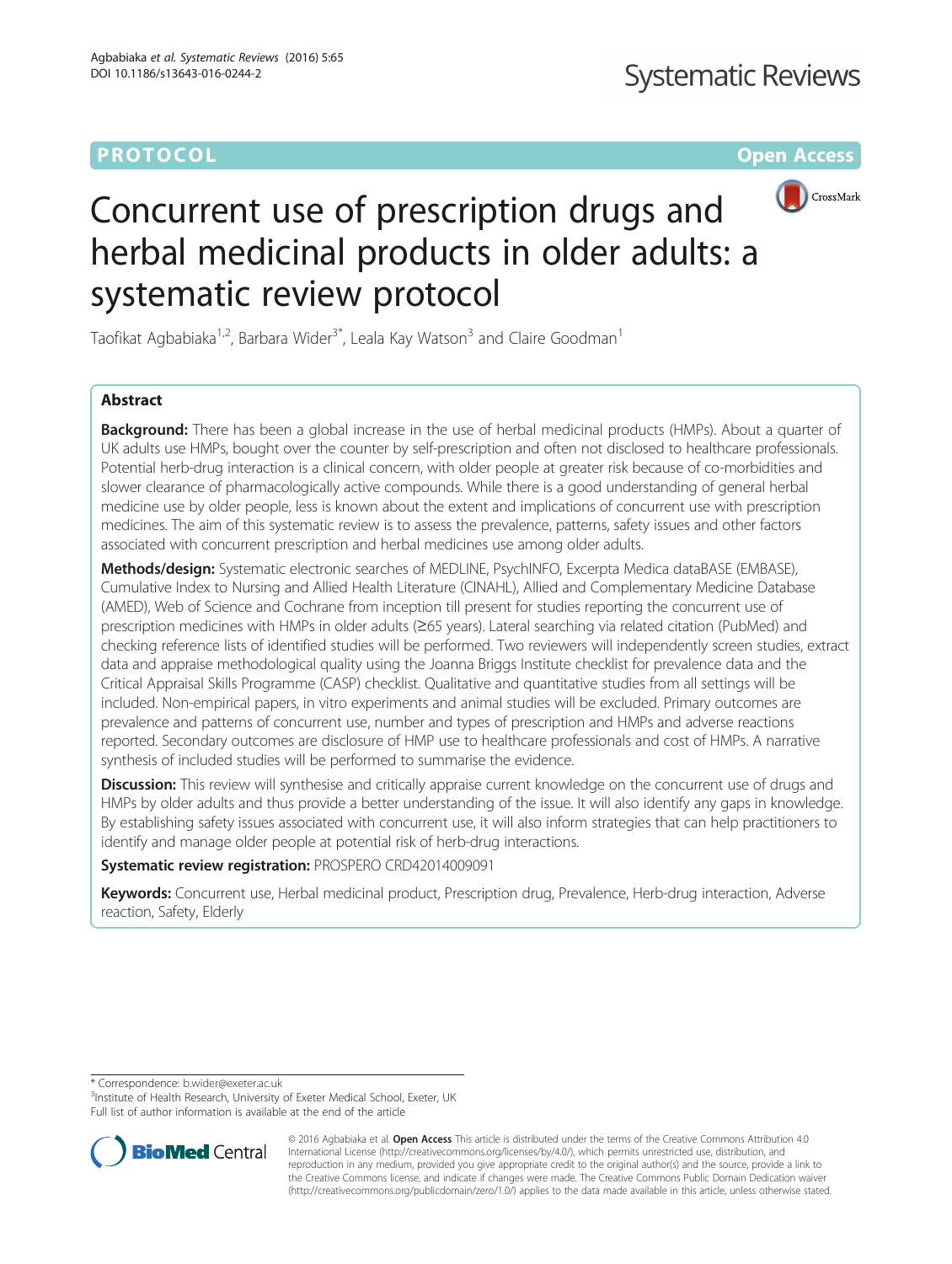# Background

The last two decades have witnessed a global increase in the use of herbal medicinal products (HMPs) [[1](#page-3-0)]. Herbal medicinal product is described as "any medicinal product, exclusively containing as active ingredients one or more herbal substances or one or more herbal preparations, or one or more such herbal substances in combination with one or more such herbal preparations" [[2\]](#page-3-0). High prevalence of HMPs use has been reported in the UK [[3](#page-3-0)–[5](#page-3-0)]. Herbal medicinal products are bought over the counter, mostly self-prescribed [\[5](#page-3-0)–[7](#page-3-0)] and often not disclosed to healthcare professionals [\[8](#page-4-0), [9\]](#page-4-0). Reasons for the increasing use of HMPs include dissatisfaction with the effectiveness of conventional drugs, concerns about adverse effects of conventional drugs and misconception that HMPs are 'natural' and therefore safer, even when or particularly when used with prescription drugs [[7\]](#page-3-0). Other reasons for the increased use of HMPs include desire to contribute to the treatment process and to improve general health, cultural and personal beliefs and better consultation experiences with herbal medicine practitioners when compared to conventional healthcare professionals [\[10](#page-4-0)].

Interactions between conventional drugs and HMPs can lead to adverse drug reactions (ADR), some with serious consequences [[11](#page-4-0)–[14\]](#page-4-0). For example, ginkgo (Ginkgo biloba) when combined with anticoagulants can interfere with platelet functions. Although the majority of drugdrug interactions are known and preventable, little is known about the incidence and severity of HMP-drug interactions. The risk for ADRs increases with age [[14](#page-4-0), [15](#page-4-0)]. Considering that 16 % of the population of England and Wales are 65 years and older, this is an issue that needs closer attention [\[16\]](#page-4-0). Older people are more likely to live with multiple co-morbidities and experience medicationrelated problems because of delayed clearance of pharmacologically active compounds [\[17](#page-4-0)–[19](#page-4-0)]. Twenty per cent of over 70s take five or more prescribed medications [\[20, 21](#page-4-0)]; the number of medications increases the risk of an adverse drug event [\[22, 23\]](#page-4-0). Increased hospitalisation and prolonged hospital stays due to ADRs are also major clinical and economic concerns for all healthcare systems [[24](#page-4-0)]. While there is a considerable body of knowledge on the use of herbal medicines by different age groups and for different conditions, there is limited evidence on the concurrent use of herbals with conventional medicines especially among older adults [[25\]](#page-4-0). We define concurrent use as taking one or more HMPs in the same time period with a prescription medicine.

# Aims

This systematic review aims to identify and synthesise the literature on prevalence, patterns, safety issues and other factors associated with concurrent prescription and HMP use in older adults.

## Review questions

The review will seek to answer the following questions:

- a. What is the prevalence and pattern of the concurrent use of prescription drugs and herbal medicinal products (HMPs) among older adults?
- b. What patient and clinical characteristics are associated with the concurrent use of prescription drugs and HMPs?
- c. What are the range of prescription drugs and HMPs most concurrently used by older adults?
- d. What safety issues and other factors are associated with concurrent prescription drug and HMPs use in older adults?

#### Methods/design

## Protocol and registration

The methods for this systematic review were developed according to recommendations from the Preferred Reporting Items for Systematic Reviews and Meta-Analyses Protocols (PRISMA-P) statement [[26](#page-4-0)]. A populated PRISMA-P checklist is available as an Additional file [1](#page-3-0) to this protocol. The protocol has been registered in the International Prospective Register of Systematic Reviews: PROSPERO 2014: CRD42014009091.

#### Eligibility criteria

We will include studies with participants who are ≥65 years, studies with a mean participant age of ≥65 years and studies from which standalone data for ≥65 years can be extracted. We will include studies assessing the concurrent use of HMPs or herbal dietary supplements with prescription medicines. Studies in which participants were on at least one prescription medicine and concurrently used one or more HMP will also be eligible.

#### Type of studies

We will include the following study designs:

- a. Quantitative study design: quantitative studies which may include cross-sectional studies to answer review questions on prevalence, pattern of use, range of prescription and HMPs and patient and clinical characteristics associated with concurrent use among older adults
- b. Qualitative study design: qualitative studies on satisfaction or dissatisfaction with HMPs and disclosure to healthcare professionals, as well as cost and resources expended on HMPs by older adults
- c. Mixed method studies: studies which have incorporated both quantitative and qualitative strands in their design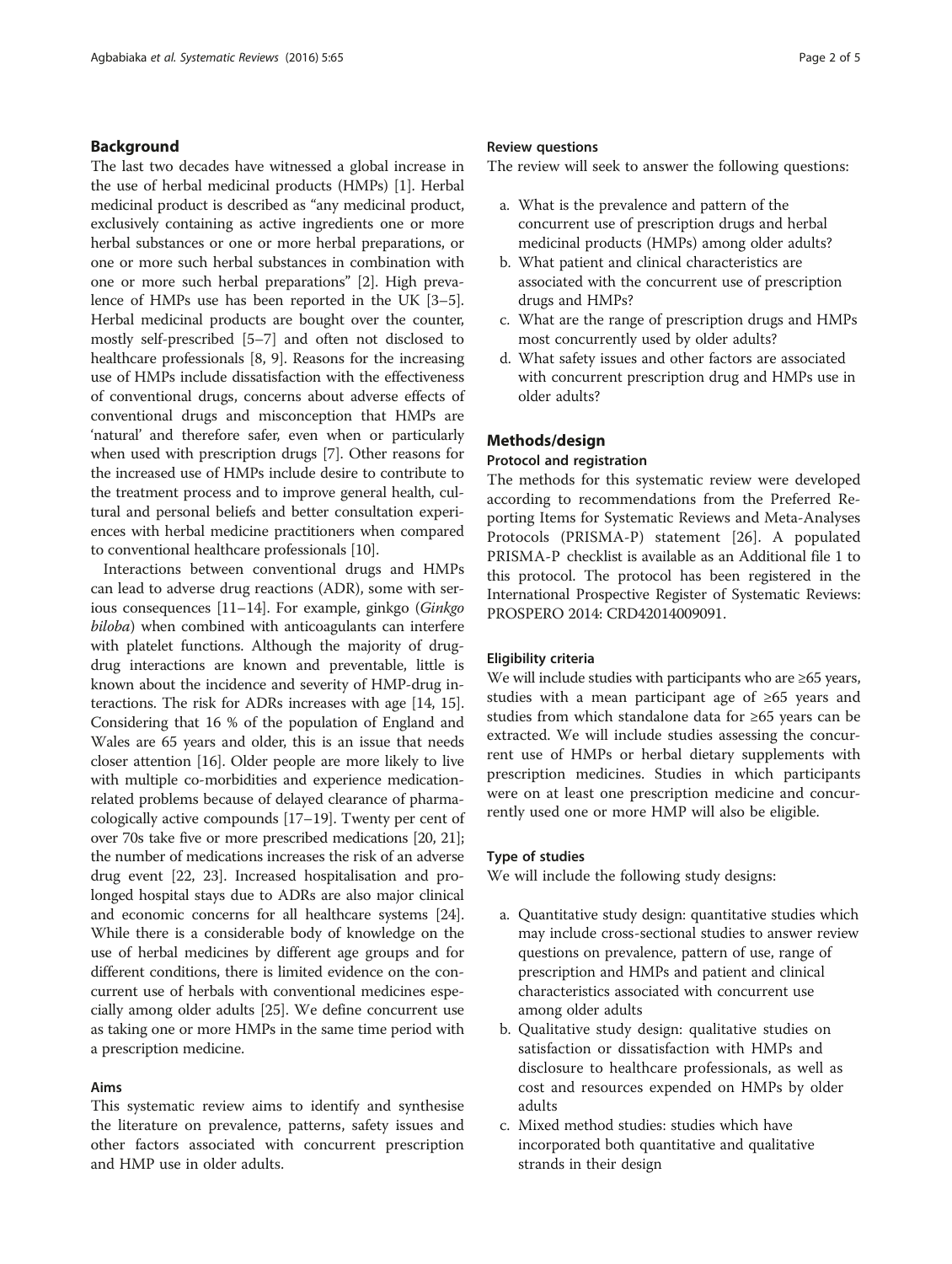d. Case reports of adverse events from the concurrent use of prescription drugs and HMPs among those aged 65 years and older

Studies assessing Chinese herbal medicine, Ayurvedia, Kampo, Siddha, Unani, homoeopathic remedies, nonherbal dietary supplements and vitamins will be excluded as they often contain products other than plants. Combination products, i.e. products that contain herbal as well as non-herbal (vitamins, minerals) ingredients will be excluded. Editorials, letters, commentaries and papers reporting in vitro experiments and animal studies will be excluded.

The primary outcomes of interest include prevalence and pattern of concurrent use, names and number of concurrently used medicines, adverse reactions or potential herb-drug interactions reported. Secondary outcomes of interests are the disclosure of HMPs use to healthcare professionals, satisfaction with HMPs and cost of HMPs, where reported.

# Literature searches

We will search the following databases from inception to November 2015 using medical subject headings (MeSH) and text words related to 'herbal medicine', 'prescription drugs' and the scientific name and common names(s) of herbs most documented for concomitant use. Cumulative Index to Nursing and Allied Health Literature (CINAHL) via EBSCO, Cochrane Library, Excerpta Medica dataBASE (EMBASE), MEDLINE (via PubMed), the Allied and Complementary Medicine Database (AMED), PsychINFO, Web of Science and Google Scholar. No restrictions will be placed on language of publication. The search strategy is available as an Additional file [2](#page-3-0) to this protocol.

We will also search reference lists of all identified studies and review articles for relevant references not identified by the electronic search. Key authors and experts in the field identified from reference list of included studies will be contacted for information about ongoing or unpublished studies. Duplicate studies will be recorded and discarded. We will also perform lateral searching using the related citation function in PubMed and cited by function in Google scholar to capture all relevant articles.

## Study selection process

Search results from all databases will be downloaded into Endnote and merged to remove duplicates. Two reviewers (Taofikat Agbabiaka (TA) and Barbara Wider (BW)) will scan all titles and abstracts for potential relevance. Any article for which there is uncertainty about relevance will be retained and the full text reviewed. Full text of all articles that may meet the

eligibility criteria will be obtained and downloaded into Endnote.

Using a pre-designed eligibility checklist, two reviewers (TA and BW) will independently assess the full text of all obtained articles against the eligibility criteria and an eligibility code will be recorded. Studies that do not meet the inclusion criteria will be excluded and the reasons recorded. Any disagreements on eligibility will be resolved by discussion between two reviewers (TA and BW); if no consensus can be reached, a third reviewer (Claire Goodman (CG)) will be consulted.

#### Data extraction

Using a piloted data extraction form, one reviewer (TA) will extract the data from included studies and a second reviewer (BW) will validate the extracted data. Key data to be extracted will include the following:

- a. Publication details: author (s), year of publication, title of paper, journal and country in which study was conducted and funding information
- b. Study design: study type, recruitment method and data collection method(s)
- c. Study aims, outcomes and measurement of outcomes.
- d. Participants: demographic and socio-economic characteristics, number surveyed, or interviewed and previous medical diagnosis
- e. Name/description and number of HMPs and name and number of prescription drug(s)
- f. Details of safety issues: adverse reactions and interactions reported
- g. Disclosure, satisfaction and cost/resource
- h. Study limitations: response bias, selection bias, etc.

Any disagreements will be resolved by a third reviewer (CG) or by achieving a consensus through discussion. Studies that do not meet the inclusion criteria will be excluded and the reasons recorded.

## Quality assessment

Two reviewers (TA and BW) will independently assess the methodological quality of each article that meets the inclusion criteria. Where appropriate, studies assessing prevalence will be assessed using the Joanna Briggs Institute (JBI) checklist for prevalence data [[27](#page-4-0)]. Qualitative papers will be assessed for methodological rigour using the checklist developed by Critical Appraisal Skills Programme (CASP) [[28](#page-4-0)].

### Data synthesis

We will adopt the EPPI-Centre three stages approach to mixed method research synthesis [\[29](#page-4-0)]. A first synthesis will aim to address prevalence, pattern of use and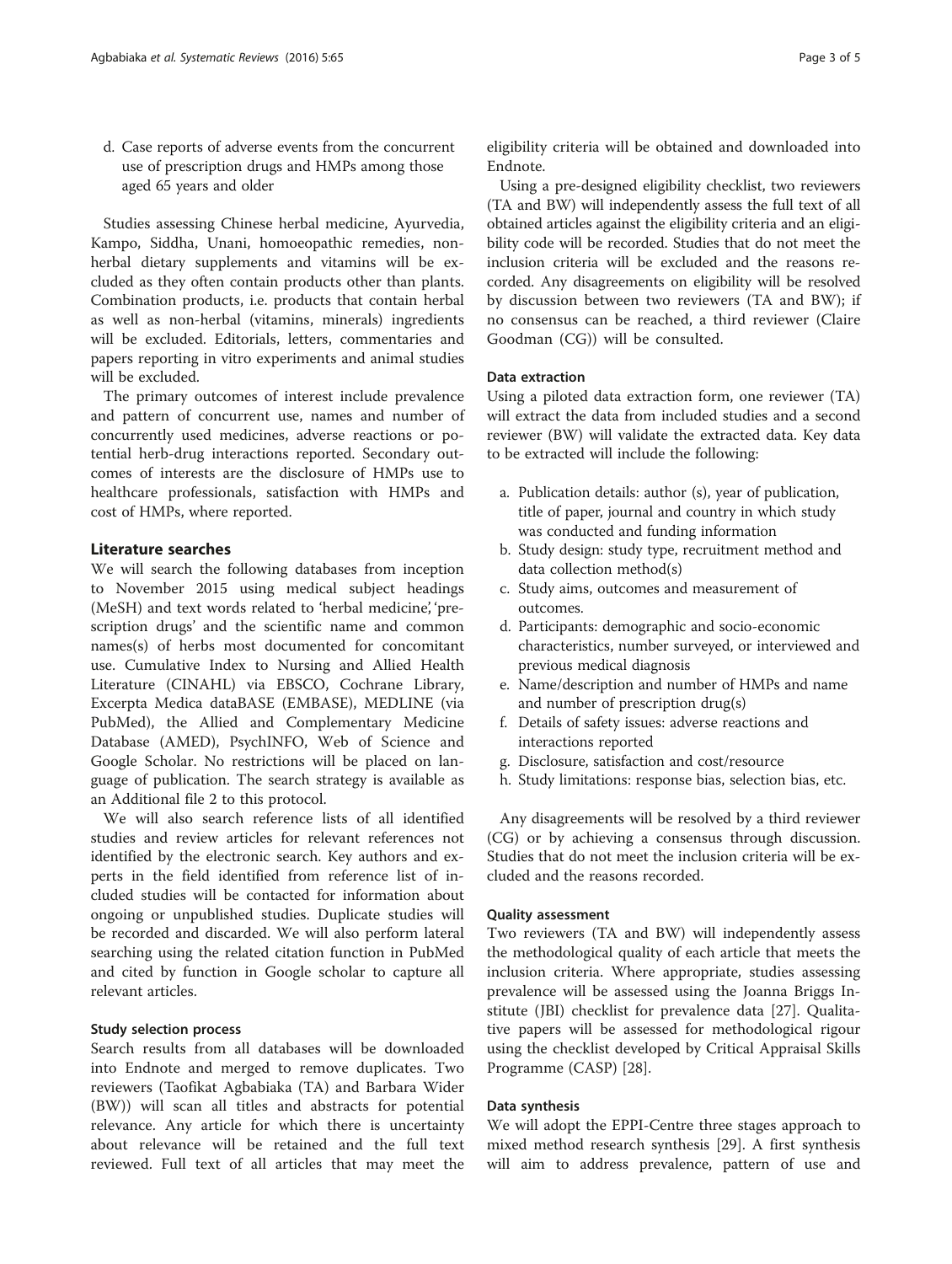<span id="page-3-0"></span>patient characteristics associated with the concurrent use of herbal medicinal products and prescription medicines. A second synthesis of qualitative research will address the fourth review question, i.e. safety issues and other factors such as disclosure, satisfaction and cost/resources. We do not anticipate many qualitative research papers; therefore, synthesis will depend on available data. We will use thematic synthesis to identify key themes, commonalities, and why HMPs are thought to be helpful or necessary [[30](#page-4-0)]. Findings from both quantitative and qualitative stages will be summarised in a narrative account that addresses the review questions to provide a better understanding of concurrent medicine use among older adults.

Results of the search and study selection process will be presented in a flow chart [\[31](#page-4-0)]. Relevant data extracted from eligible studies will be presented as an evidence table. We will describe the study characteristics including details of study types, population characteristics and outcomes. We will provide a narrative synthesis of the summary of prevalence, patterns and safety issues from concurrent prescription and HMPs use in older adults. Where appropriate we will present data in tables and graphics. We will provide a detailed discussion of the limitations of the included studies and their implications on the findings. We will identify gaps in knowledge and provide suggestions for future research.

#### **Discussion**

Failure to review and manage the concurrent use of prescription and herbal medicines in older adults is a considerable patient safety risk. Excessive and inappropriate medicine use is common among older adults [[32, 33](#page-4-0)], and concurrent use with HMPs further complicates the problem.

This review is a significant addition to knowledge due to the paucity of evidence on the concurrent use of prescription drugs and HMPs in older adults. There is no up-to-date review on concurrent prescription and herbal medicine use among UK older adults; the only previous related study [\[34](#page-4-0)] is over a decade old. The review will provide healthcare professionals with up-to-date knowledge on the prevalence and factors associated with concurrent medication use among this population. It will also provide important baseline information for future intervention research.

## Dissemination

Findings from this systematic review will form part of TA's doctoral thesis. The review will be prepared following PRISMA reporting standards for submission to a peer-reviewed journal with focus on care of older adults or drug safety and presented at conferences.

# Additional files

[Additional file 1:](dx.doi.org/10.1186/s13643-016-0244-2) Preferred Reporting Items for Systematic Review and Meta-Analysis Protocols (PRISMA-P) is an evidence-based minimum set of items for reporting in protocols of systematic reviews and meta-analyses.

[Additional file 2:](dx.doi.org/10.1186/s13643-016-0244-2) Search strategy used for Medline detailing keywords, subject headings, search terms, search techniques and combination of search terms.

#### Abbreviations

ADR: adverse drug reaction; AMED: Allied and Complementary Medicine Database; BW: Barbara Wider; CASP: Critical Appraisal Skills Programme; CG: Claire Goodman; CINAHL: Cumulative Index to Nursing and Allied Health Literature; EMBASE: Excerpta Medica dataBASE; HMP: herbal medicinal product; MeSH: medical subject heading; PRISMA-P: Preferred Reporting Items for Systematic Reviews and Meta-Analyses Protocols; PROSPERO: International Prospective Register of Systematic Reviews; TA: Taofikat Agbabiaka.

#### Competing interests

This systematic literature review is part of TA's research for a Doctorate in Health Research at the University of Hertfordshire.

#### Authors' contributions

TA and CG conceived the review, and TA coordinates the review process. TA and BW formulated the research questions. TA, LW and BW developed the search terms, and LW designed the search strategy and performed scoping searches. TA drafted the protocol. BW, LW and CG reviewed the protocol and advised on the methodology. TA registered the review protocol on PROSPERO. LW will carry out full electronic searches. TA and BW will select studies, extract data, and carry out the quality appraisal, synthesis of results and discussion. All authors will be involved with writing and reviewing the final paper. All authors read and approved the final manuscript.

#### Acknowledgements

We thank Jayne Griffiths for conducting initial literature search and Frances Bunn for reviewing drafts of the protocol.

#### Funding

The authors declare that no external funding was received for this study.

#### Author details

<sup>1</sup> Centre for Research in Primary and Community Care (CRIPACC), University of Hertfordshire, Hatfield, UK. <sup>2</sup>Patient Safety Domain, Nursing Directorate NHS England, London, UK.<sup>3</sup> Institute of Health Research, University of Exeter Medical School, Exeter, UK.

#### Received: 5 January 2016 Accepted: 13 April 2016 Published online: 21 April 2016

#### References

- 1. Shaw D, Graeme L, Pierre D, Elizabeth W, Kelvin C. Pharmacovigilance of herbal medicine. J Ethnopharmacol. 2012;140(3):513–8.
- 2. Commission of the European Communities. Amended proposal for a directive of the European parliament and of the council amending the directive 2001/83/EC as regards traditional herbal medicinal products. Brussels: European Commission; 2003.
- 3. Hunt KJ, Coelho HF, Wider B, Perry R, Hung S, Terry R, et al. Complementary and alternative medicine use in England: results from a national survey. Int J Clin Pract. 2010;64(11):1496–502.
- 4. Thomas KJ, Nicholl JP, Coleman P. Use and expenditure on complementary medicine in England: a population based survey. Complement Ther Med. 2001;9(1):2–11.
- 5. MHRA, Ipsos MORI. Public perception of herbal medicines. London: MHRA; 2008.
- 6. Barnes J. Pharmacovigilance of herbal medicines. Drug Saf. 2003;26(12):829–51.
- 7. Lynch N, Berry D. Differences in perceived risks and benefits of herbal, overthe-counter conventional, and prescribed conventional, medicines, and the implications of this for the safe and effective use of herbal products. Complement Ther Med. 2007;15(2):84–91. doi:[10.1016/j.ctim.2006.06.007.](http://dx.doi.org/10.1016/j.ctim.2006.06.007)